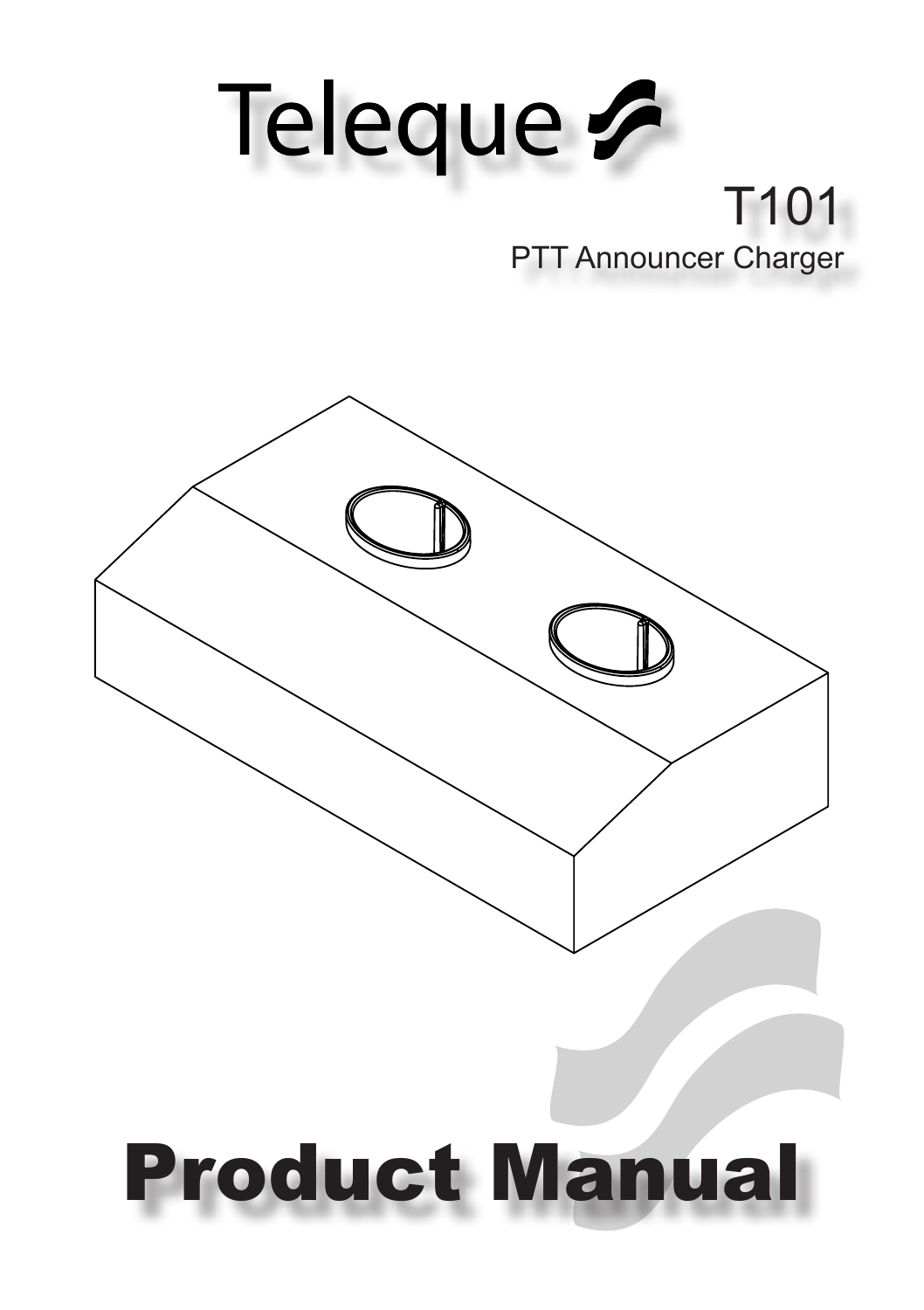This product was designed and manufactured in the United Kingdom

All rights reserved Copyright 2012 Teleque Ltd.

Information contained within this document is believed to be accurate however Teleque Ltd. assumes no liability regarding its accuracy.

Teleque Ltd. reserves the to right to modify any product or literature without prior notice or consent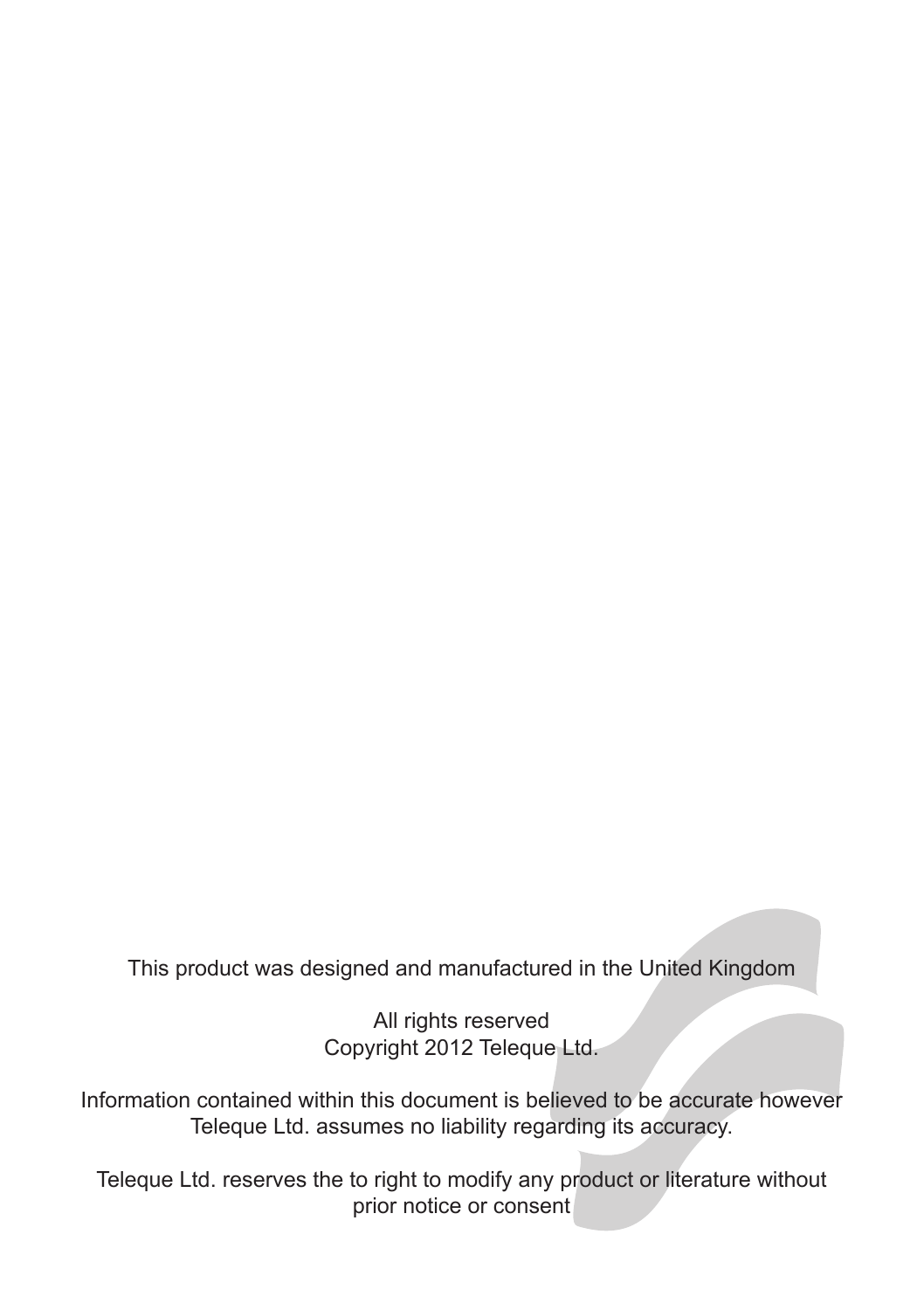## **Contents**

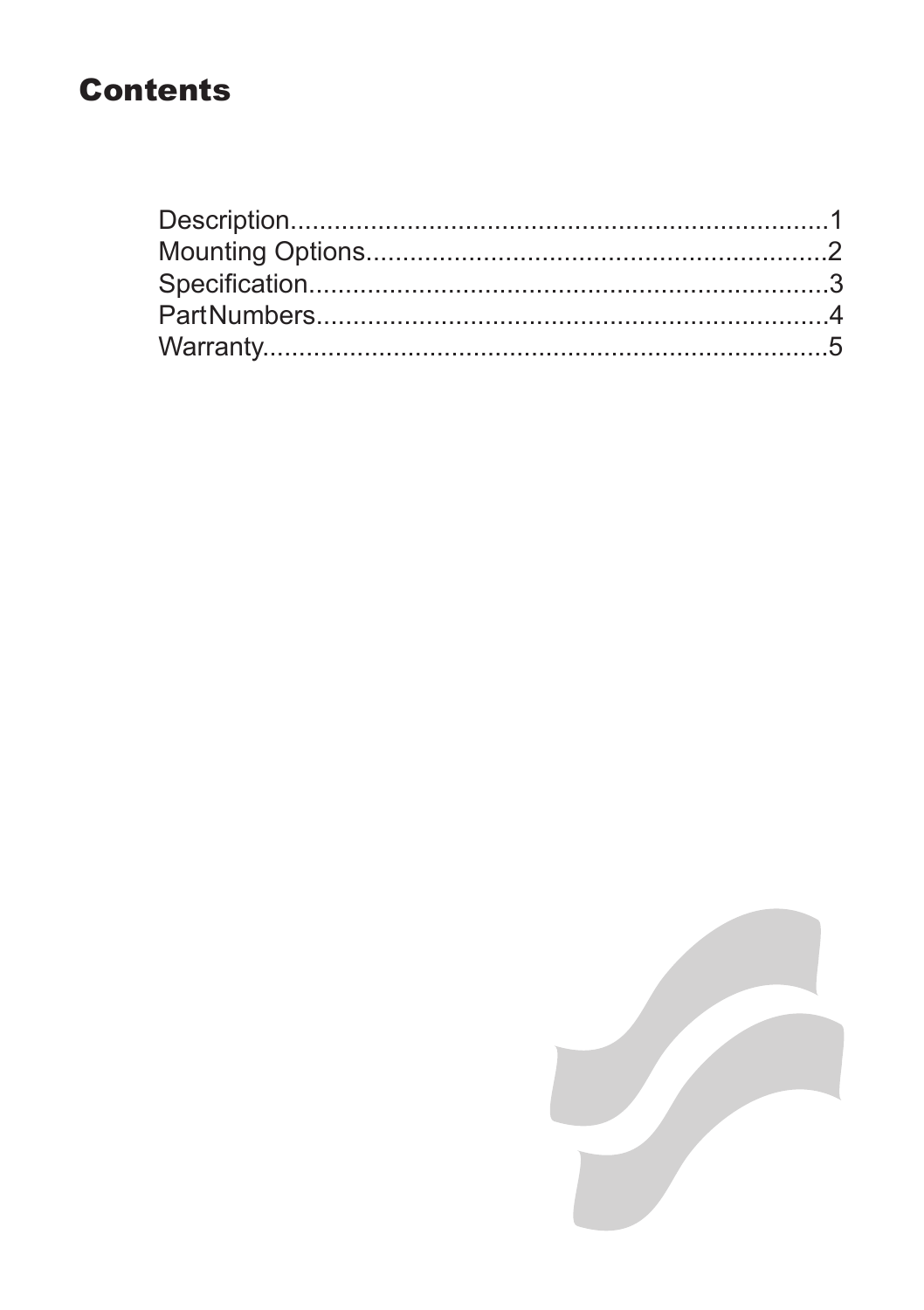# 1 Description

The T101 Charger allows up to 2 x T101 PTT Announcers to be charged simultaneously.

When powered through it's wall mounted power supply an LED shows that the charger is on and working.

To initiate charging gently place a transmitter into one of the plastic receptacles on top of the charger, at this point the LCD on the transmitter will switch from showing its platform number to showing an animated battery symbol along with a number showing the percentage charged.



The T101 Charger is housed in a robust enclosure manufactured from stainless steel with desktop and wall mounting options.

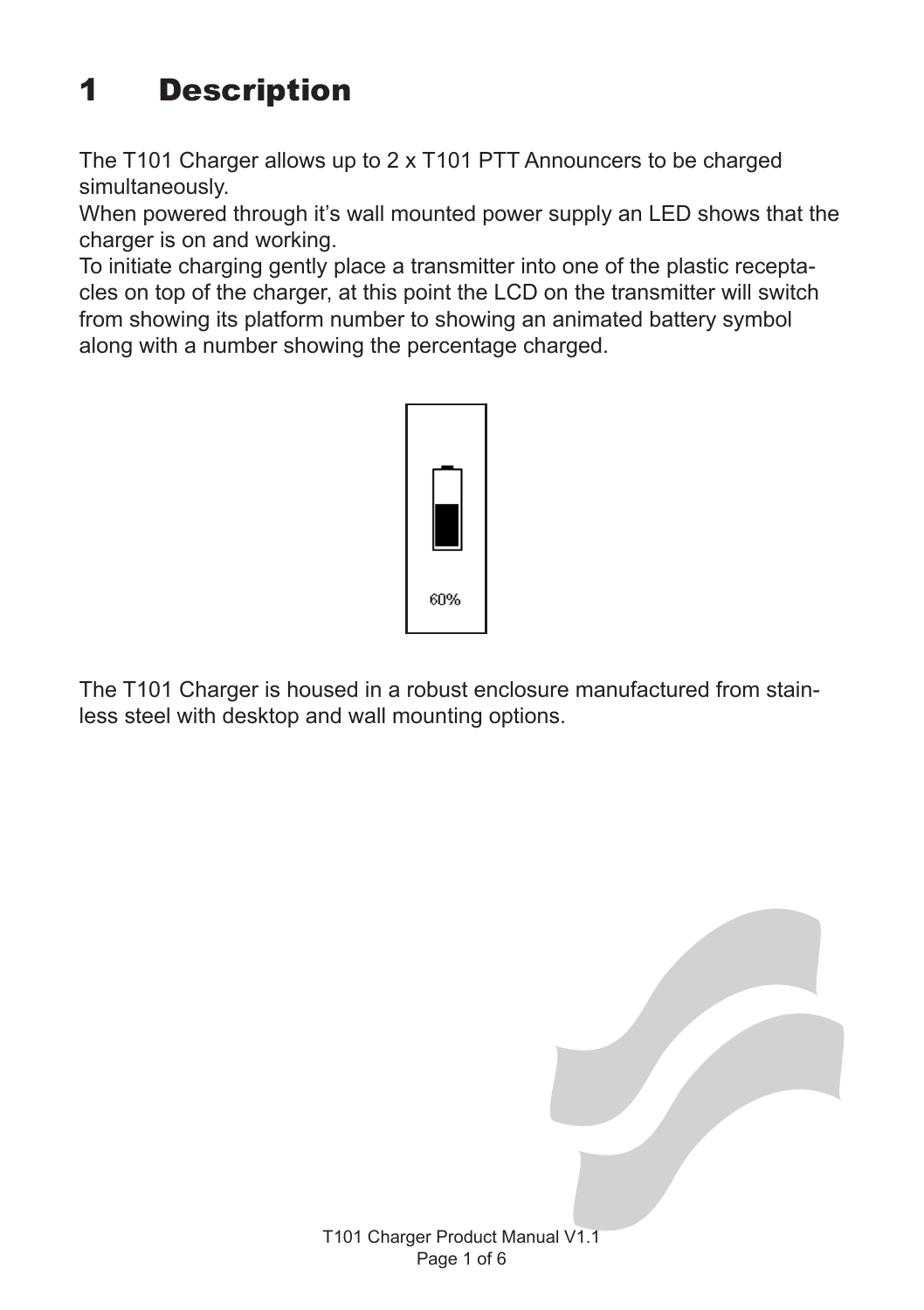## 2 Mounting options

### Rear view

On the rear of the charger there are 2 x M4 bushes for wall mounting. Note: Screws should not protrude more than 15mm into enclosure



Underside view

Although the charger is supplied with rubber feet for desktop mounting, there are also 2 x M4 bushes on the underside for more secure mounting. Note: Screws should not protrude more than 15mm into enclosure

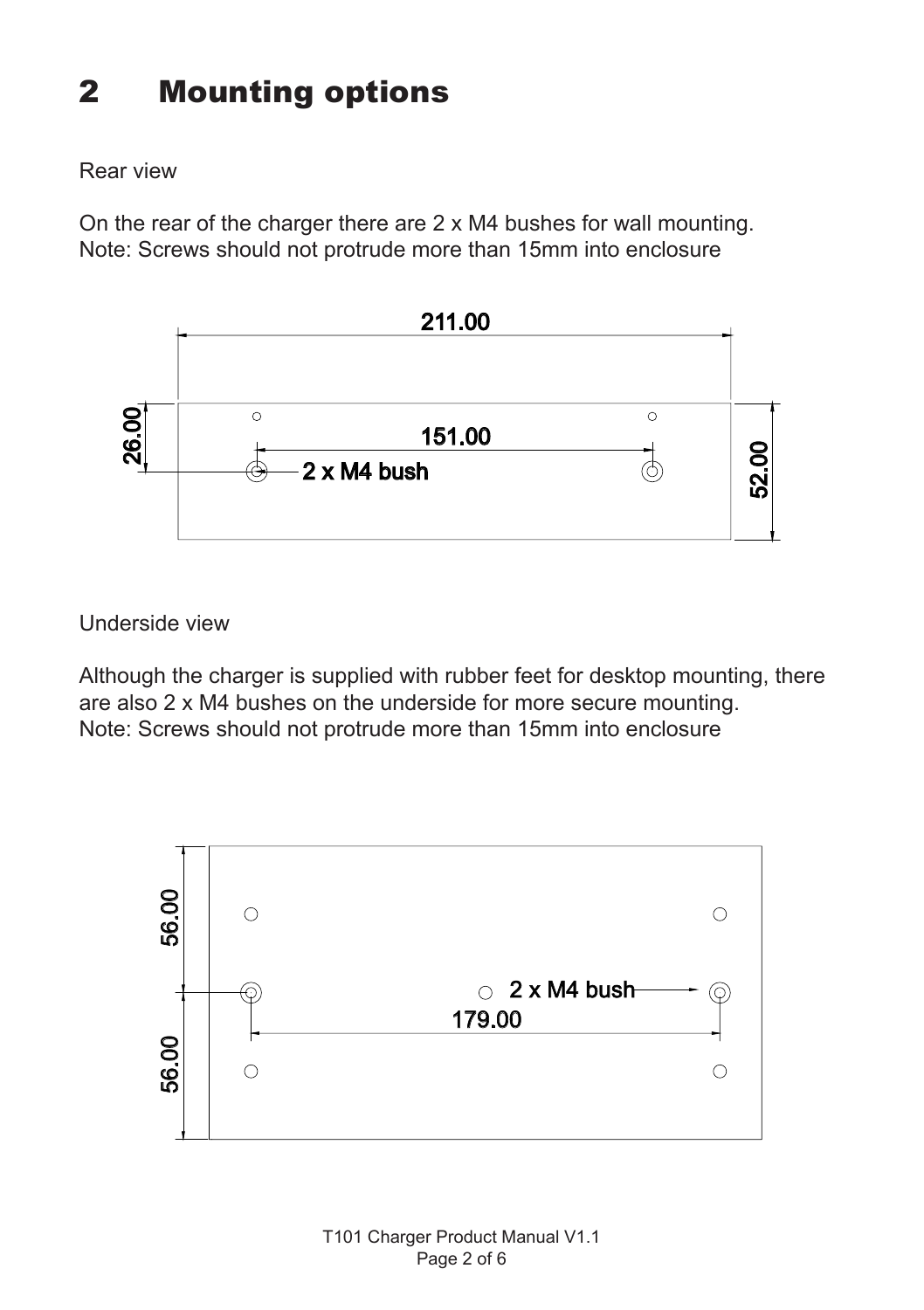## **SPECIFICATION**

| <b>General</b><br>DC Power source<br>Current consumption<br>Charger Connector                    |                               | 11-24 V DC<br>350 mA Max.<br>Rean RT3MP                                                            |
|--------------------------------------------------------------------------------------------------|-------------------------------|----------------------------------------------------------------------------------------------------|
| <b>Power Supply</b><br>Type<br><b>AC Input</b><br>DC Output<br>Connector<br>Part number          |                               | Wall mounted UK style<br>100-240V 50/60 Hz 0.5A<br>12V 1A<br>Rean RT3FC-B-W<br>TC101-2/110-230V/PS |
| <b>Enclosure</b><br>Material<br>Colour                                                           |                               | <b>Stainless Steel</b><br><b>Brushed Natural</b>                                                   |
| <b>Environmental</b><br>Temperature (storage and operating) :<br>Humidity Range (non-condensing) | $\mathbb{C}^{\mathbb{Z}^n}$ . | $-10$ °C to +50 °C<br>0% to 93%                                                                    |
| <b>Dimensions and Weight</b><br><b>Dimensions</b><br>Weight                                      | ÷<br>$\ddot{\cdot}$           | Height: 51 mm<br>Width: 211 mm<br>Depth: 112 mm<br>750 g                                           |
|                                                                                                  |                               |                                                                                                    |
| $\mathsf{C}\in$                                                                                  |                               |                                                                                                    |
|                                                                                                  |                               | T101 Charger Product Manual V1 1                                                                   |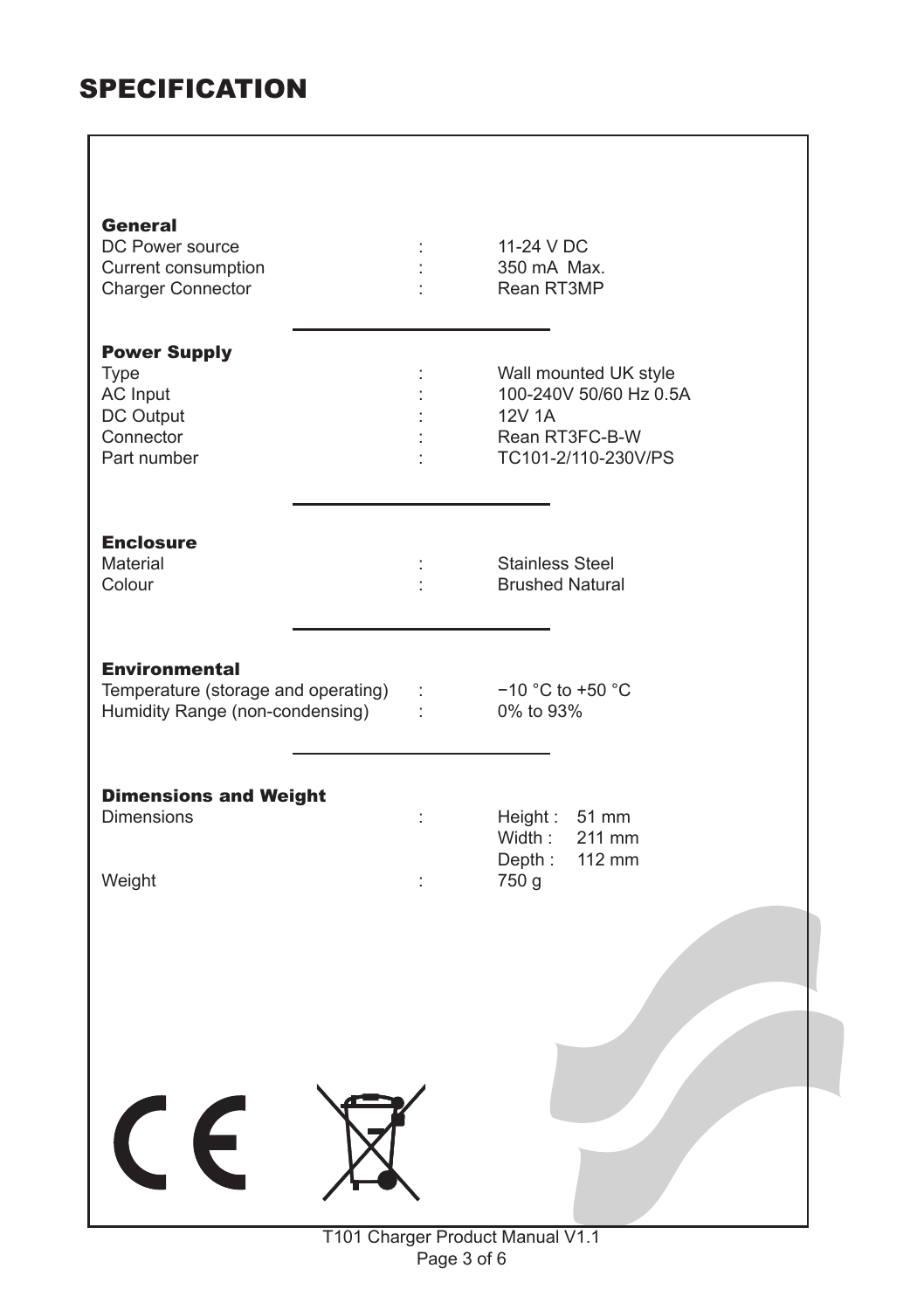## Teleque Part Numbers

| Receiver unit standalone 12-28V operation            | T101/70/RX          |
|------------------------------------------------------|---------------------|
| Receiver unit integrated into IP65 Enclosure         | T100/IP65           |
| Receiver antenna and bracket Assy (pair)             | TDP101/70/BA        |
| Transmitter                                          | T101/70/TX          |
| Standalone 2 Gang charger c/w 100-230VAC<br>adaptor. | TC101-2             |
| IP65 Head amp/antenna                                | HA101/70            |
| Receiver 230V mains operated power supply            | T101/110-230V/PS    |
| Antenna splitter with phantom enabling               | T101/2S/N           |
| Transmitter breakaway strap                          | T101/BS             |
| Gang charger 100-230VAC adaptor.                     | TC101-2/110-230V/PS |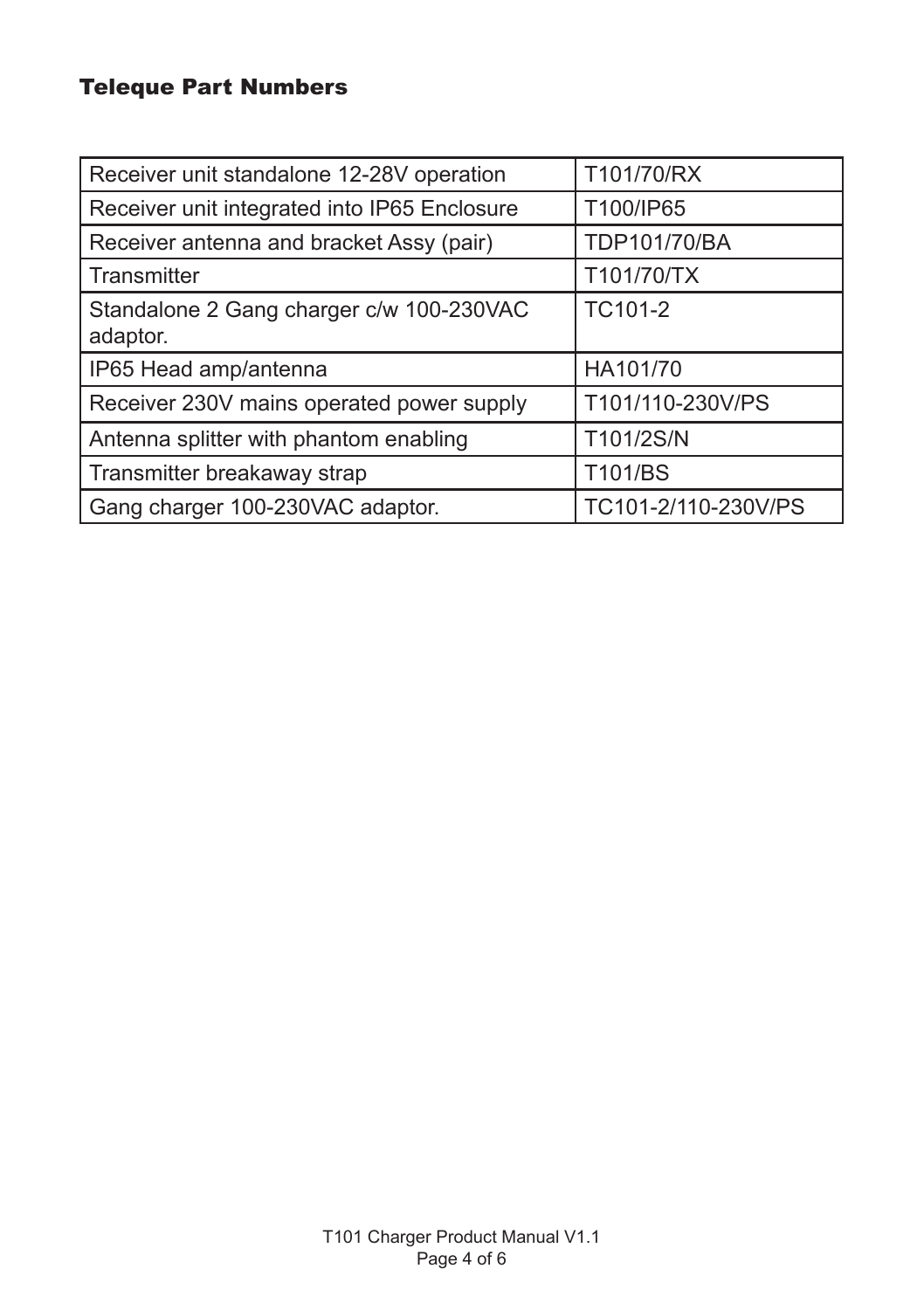#### **Standard Limited Warranty**

Teleque warrants that the Equipment shall be free from defects in materials or workmanship during the Warranty Period. The Warranty Period is ONE (1) YEAR from the date of purchase by the original end-user customer.

Subject to the exclusions detailed below, if the Equipment fails to conform to this Warranty and the purchaser notifies Teleque in writing within the Warranty Period, Teleque shall, without charge for labour or parts, (in its sole discretion), repair or replace the Equipment on the terms and conditions set out below.

#### Exclusions

The following are excluded from warranty:

#### Damage caused by:

- Misuse, including (but not limited to) failure to use the Equipment for its normal purpose in accordance with Teleque's instructions on its proper use and maintenance;
- Improper operation or maintenance of the Equipment:
- Connection to improper power supply; attempted repair by anyone other than a properly Teleque authorized service agent;
- Use of the Equipment in conjunction with third party accessories, products or ancillary peripheral equipment.
- Equipment where the manufacturer's serial number has been altered, deleted, removed, or made illegible.
- Equipment which has been adjusted or adapted without Teleque's prior written consent, including (but not limited to): upgrading the Equipment beyond specifications or features described in the instruction manual, or modifications to the Equipment to conform it to national or local technical or safety standards in countries other than those for which the Equipment was specifically designed and manufactured.
- Normal wear and tear of parts, as defined by Teleque for example in Service Manuals, unless there is evidence of a manufacturing defect.
- Costs associated with de-installation, re-installation or integration into a system
- Acts of God or any reason beyond Teleque's reasonable control:

THE EXPRESS WARRANTY ABOVE SHALL BE THE FULL EXTENT OF TELEQUE'S LIABIL-ITY. ACCORDINGLY, TELEQUE DISCLAIMS ALL OTHER LIABILITY FOR LOSS OR DAMAGE HOWSOEVER CAUSED (EXCEPT FOR DEATH OR PERSONAL INJURY RESULTING FROM PROVED NEGLIGENCE)

> T101 Charger Product Manual V1.1 Page 5 of 6